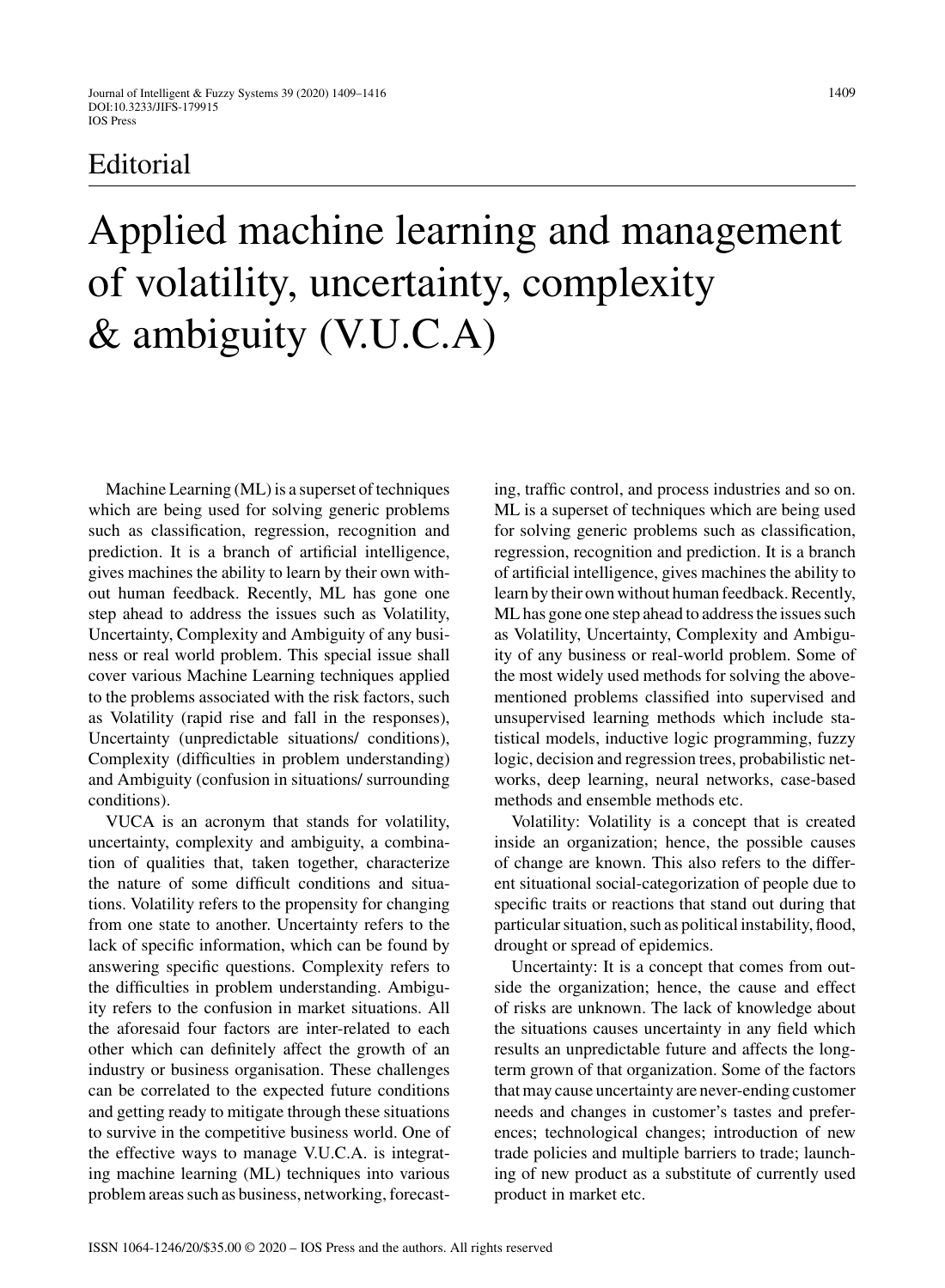Complexity: With the rapid industrialization, complexity arises due to the interconnected parts, networks and procedures within the organization; the external business environment which might even be unidentifiable and contradicting with each other and lead to complexity in decision-making. The complexity may arise due to outsourcing activities. Some of them are human resource management, facilities management, supply chain management, accounting, customer support and service, marketing, computer aided design, research, content writing, engineering, diagnostic services etc. and induction of new supply chain with the introduction of new product range in production.

Ambiguity: A situation is called ambiguous, when information is incomplete, contradicting or too inaccurate to draw clear conclusions. More generally it refers to fuzziness and vagueness in ideas and terminology. The more ambiguous the world is, the harder it is to interpret. If the problem statement lacks clarity, confidence in probability assessments and the diversity of potential results in which the outcome cannot be clearly described; then it is termed as ambiguity in business environment. E.g. when a new product or plan or technology is introduced in the market, then the diversity in customer's expectations and behaviours may cause ambiguity in decision making to an organization.

In this special issue, we have covered 51 articles pertaining to all this four domains. Let us begin with the first section as Volatility, followed by Uncertainty, then Complexity and at the last but not the least Ambiguity.

### **Section-I: Volatility**

The first paper in this issue entitled "*Predicting Short-term Traffic Flow in Urban based on Multivariate Linear Regression Model*" by Dahui Li proposed a short-time urban traffic flow prediction based on multivariate linear regression model. He has claimed that his model can overcome the problem of low accuracy and time-consuming prediction.

The second paper entitled, "*Early Warning for Abnormal Load Fluctuation of Wind Farm Load based on Probabilistic Neural Network*", by Zhongli Shena and Yi Zuoc, proposed a model to forecast the abnormal load fluctuation in wind farm based on probabilistic neural network. The authors have claimed that the error rate of early warning was greatly reduced while comparing with the method based on alternative data and the fitting index of early warning. The authors developed a function based on fuzzy reasoning to classify the severity of wind farm anomalies by considering the forecasting results.

The third paper entitled "*Power Instability Prediction Method for Wind Turbine based on Fuzzy Decision Tree*" by Jinkun Sun, proposed a prediction method for wind turbines based on fuzzy decision tree. The author has used the hill climbing algorithm to search and control the maximum power of wind turbine, and predicted the wind turbine instability by Fuzzy Decision Tree method.

Yan Sun et al. in their paper entitled, "*Optimal Defence Strategy Model Based on Differential Game in Edge Computing*", proposed a defence strategy model for edge computing based on differential game theory to realize the balance between reward and energy consumption cost of edge nodes in the deployment of defence measures. The authors have analysed the optimal defence strategy and payoffs of edge nodes under grand coalition, intermediate coalition, and non-cooperation as well as the payoffs for various conditions.

The next paper entitled, "*Analysis of vibration high-frequency dynamic characteristics of wheel less rail vehicle system based on fuzzy logic control*" by Zhang Yirui and Su Jian. They have proposed a method based on fuzzy logic control and neural network algorithm to analyse the high frequency dynamic characteristics of ballast less track wheelrail vehicle system. The authors developed a model by using linear discrete elastic-yellow damper elements to analyse the high frequency dynamic characteristics, utilising the Rough Set block Neural Network.

#### **Section-II: Uncertainty**

The first paper in this section entitled, "*Social Network Visual Simulation for Process Reengineering of Construction Change Management under Building Information Modelling Technology*", by Yinglong ZHANG proposed a reengineering construction change management based on BIM technology to improve the information integration. The authors verified the effect of process reengineering by UNCINET, which is a visual analysis tool for Social network analysis (SNA) to analyse and compare the traditional as well as BIM based organizational structure. The author has shown the modelling results of SNA with the role of each organizational unit which help in strengthening organizational coordination and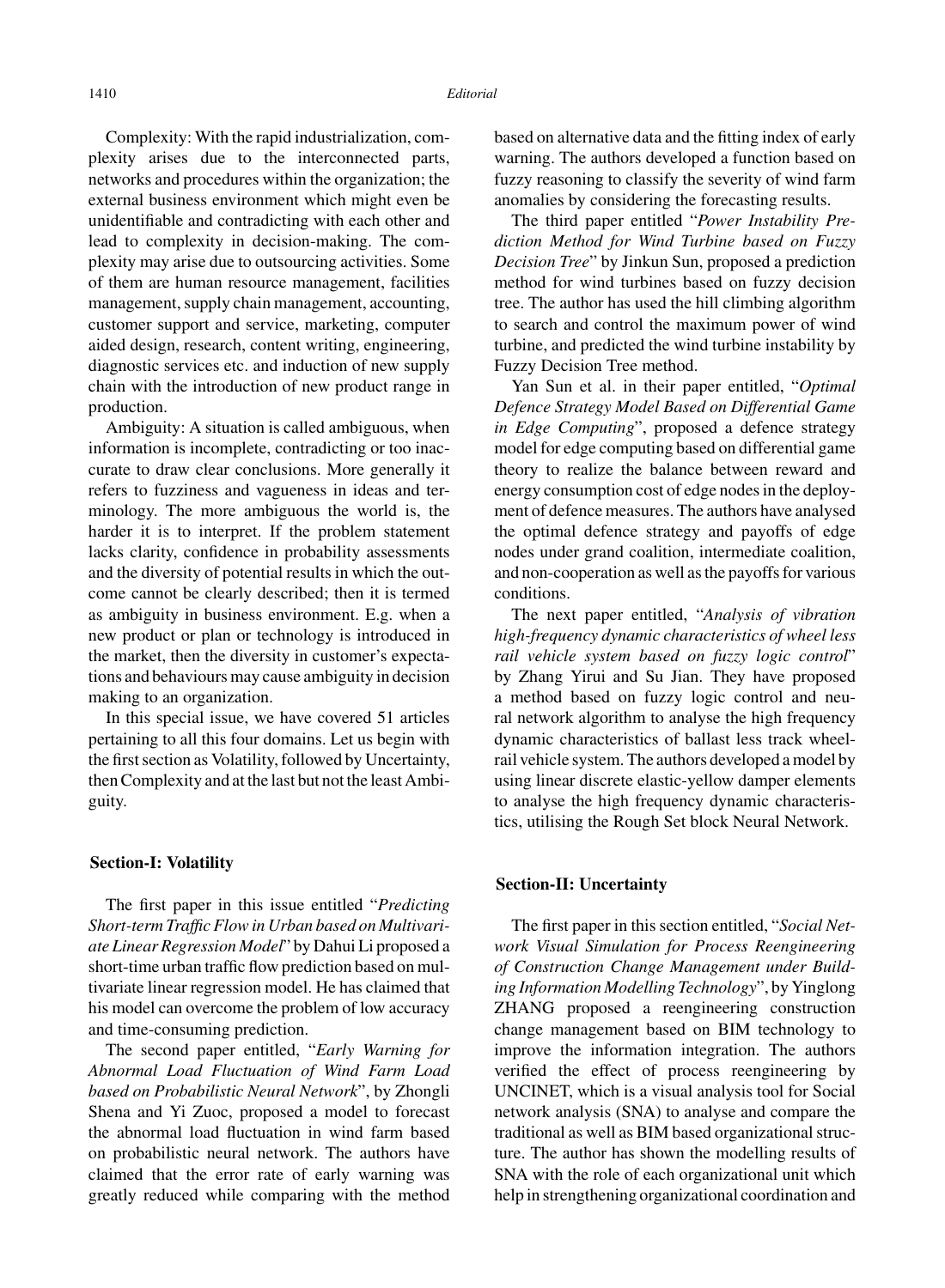information exchange in construction change management process.

The next paper entitled, "*Influence Model of Wind Power Capacity in Load Response System under Smart Grid Environment*", by Yan Liu et al., proposed a multi-layer scheduling for two-dimensional operation model. They have proposed the load demand in smart grid environment considering uncertainty in wind power. The authors have carried out the experiment and reported that the method helps in reliable wind power consumption, by ensuring economic and reliable condition.

The next paper entitled, "*Uncertainty prediction method for traffic flow based on K-nearest neighbour algorithm*", by Lingmin Yang, proposed a traffic flow uncertainty prediction method based on Knearest neighbour algorithm. This method is used to overcome the problem of existing traffic uncertainty prediction. The author developed a dataset comprising of four datasets namely the original dataset, classification centre dataset, k-nearest neighbour dataset and intermediate search dataset for the prediction process. The author has used multivariate linear regression to assign weights to state variables, and k-nearest neighbour algorithm and Kalman filter to update the weights to adapt the uncertainties of traffic flow until the predicted values were obtained.

The paper entitled, "*Short-term Forecasting Method for Dynamic Traffic Flow based on Stochastic Forest Algorithm*", by Heniguli WUMAIER et al., proposed a stochastic forest algorithm to forecast short-term dynamic traffic flow to overcome the problems of low forecasting accuracy and computational time-consumption in traditional short-term forecasting methods. They have claimed that their method helps to complete the data pre-processing before the prediction of traffic flow by selecting shortterm forecasting equipment for dynamic traffic flow, eliminating invalid data from the collected data, and normalizing the available data. They have combined the forecasting model to optimize the output of the pre-treatment results and complete the dynamic traffic flow rate forecasting. In addition, they have also used the stochastic forest algorithm to train the sampling set of flow rate decision tree and generate short-term flow decision tree to realize short-term forecasting.

Xie Lechen and Wang Wenlan in their paper entitled, "*A risk investment evaluation method based on dynamic Bayesian network and fuzzy system*", proposed a risk investment evaluation method of forestry rights mortgage of farmers based on Dynamic Bayes Network (DBN) and fuzzy system. The authors have used DBN based risk investment evaluation system for forestry rights mortgage of farmers to improvise the risk evaluation system and also used the normalization and factor analysis methods to pre-process the model index. They have also designed the composition and calculation mode of the fuzzy function module and DBN module.

The next paper entitled, "*Application of hybrid GA-PSO based on intelligent control fuzzy system in the integrated scheduling in an automated container terminal*", by Meisu Zhong et al., proposed an integrated scheduling of gantry cranes (QCs), automated guided vehicles (AGVs) and automated rail-mounted gantry (ARMG) to improve the working efficiency and to save the energy of automated terminals. Based on the loading and unloading operation mode, the authors have developed the mixed integer programming (MIP) model with the goal of minimizing the ship loading and unloading time. They have claimed that the hybrid GA-PSO (HGA-PSO) algorithm with adaptive auto tuning is better than the other algorithms in terms of solution, time complexity and quality.

Feng Bing in his paper entitled, "*Fuzzy clustering discrete equilibrium analysis on the promotion of government venture investment to enterprise innovation*", proposed a government risk investment model using fuzzy clustering discrete optimization. To improve the government risk investment, the author considered Markowitz theory based general government risk investment model and by combining the market value constraint as well as the upper bound constraint. Further the author used the fuzzy clustering discrete algorithm to analyse the government venture investment. The author also analysed the performance of fuzzy clustering model.

The next paper entitled, "*A Group Authentication and Privacy-preserving Level for Vehicular Networks based on fuzzy system*", by Cheng Xu et al., proposed a secure and efficient group authentication and privacy-preserving scheme for vehicular networks based on fuzzy system. The authors have used the group authentication and privacy-preserving level (GAPL) with the aim to improve the security functionality of these vehicular networks. The authors claimed that their proposed scheme can greatly reduce the number of control message transmissions from mass vehicular equipment (VEs) to the network and substantially avoid overhead in LTE-Abased vehicular networks.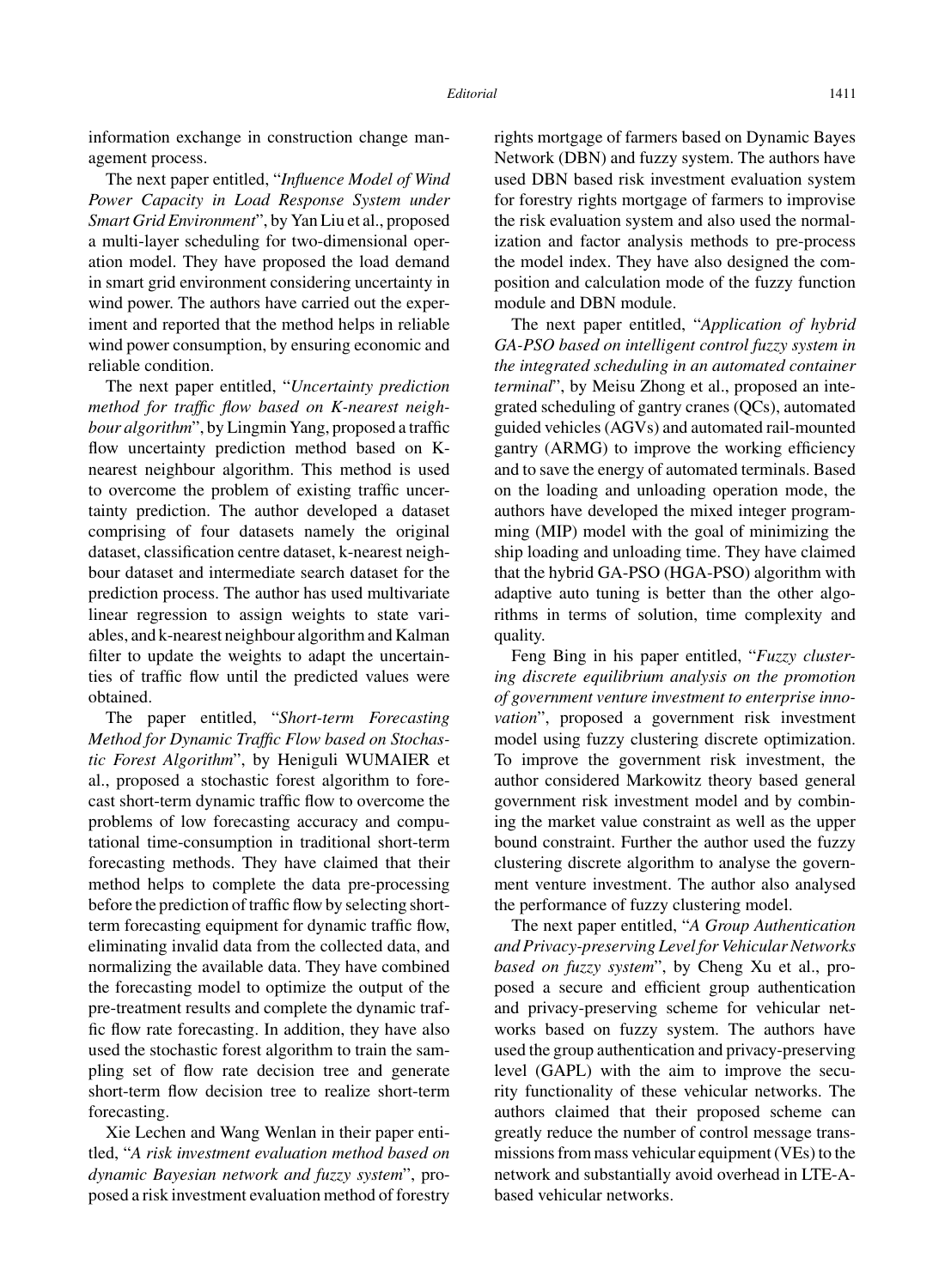The next paper entitled, "*Performance evaluation of enterprises*' *innovation capacity based on fuzzy system model and convolutional neural network*", by Abuduaini Abudureheman et al., proposed a performance evaluation method of enterprises' innovation capacity based on deep learning fuzzy system model and convolutional neural network analysis of innovation network. The authors have highlighted the six dimensions of main resource such as input, technology out-turn, process management, product performance, social value and commercial value, which were used to design the performance evaluation index system. They have also combined the analytic hierarchy process and the convolutional neural network algorithm to use the convolutional neural network for effective weight allocation, for quantitative processing of all indexes, and to transform the subjective human judgment into objective statistical data.

Cao Yonglei and Zhang Xiaodong in their paper entitled, "*Permanent Magnet Synchronous Motor Algorithms based on Nonlinear Identification Generalized Predictive and Intelligent Fuzzy Control System*", proposed a control strategy of permanent magnet-oriented field synchronous motor based on intelligent fuzzy control system and generalized predictive control with non-linear identification. The authors divided the accessor into stabilization control part and intelligent control part. They have used the input of traditional feedback control as the stabilization control part, while incorporated the feed-forward into the intelligent part to compensate for the uncertainties of repetitive load torque and model parameters.

The next paper entitled, "*Wireless sensor network model with uncertain delay and packet loss based on Intelligent fuzzy system*", by Yuanbo Shi et al., proposed the memory robust  $H_{\infty}$  controller based on linear matrix inequality (LMIs) to solve the uncertain time delay and packet loss. The authors designed their model with questionable time lag and packet loss and proved the stability of the system by the augmented Lyapunov functional with the LMIs method.

The next paper entitled, "*Numerical Simulation of Three Dimensional Flow in Yazidang Reservoir Based on Image Processing*", by Lingxiao Huang et al., proposed a 3D  $k - \varepsilon$  mathematical model to analyse the water flow movement of Yazidang Reservoir under four working conditions through non-structural grid finite volume method and SIM-PLEC algorithm in combination with reasonable initial conditions. This model efficiently analysed the flow field on the surface and at the bottom of the reservoir.

#### **Section-III: Complexity**

Hongyan YU et al., in their paper entitled, "*The Effect of Experienced Buyers*' *Feedback on Consumer Behavior: Evidence from the Largest Online Marketplace in China*" proposed a model to examine three interrelated stakeholders of e-Commerce platforms such as experienced buyers, future buyers and the online sellers in terms of purchasing behaviours and sales that helped the buyers to avoid fake online review from a market structure perspective. They have claimed that the experienced buyers and their positive reviews amplified future buyers' purchasing and promoted corporate sales.

Ramamani Tripathy et al. in their paper entitled, "*Cellular cholesterol prediction of mammalian ATPbinding cassette (ABC) proteins based on Fuzzy C-Means with Support Vector Machine algorithms*", proposed a model based on Fuzzy C-Means with Support Vector Machine algorithm for prediction of cellular cholesterol with ABC genes. The model extracted the transmembrane sequence matching of forward/backward cholesterol motif to predict cellular cholesterol of ABC transporter and the protein data information of ABC transporter. The authors also designed a cholesterol dictionary using CRAC/CARC algorithm and claimed that the model performed well for valid motif of different amino acid sequences which has clinical relevance in human being for multi-drug discovery.

Yongsheng Zonga and Guoyan Huanga in their paper entitled, "*Application of artificial fish swarm optimization semi-supervised kernel fuzzy clustering algorithm in network intrusion*", proposed a hybrid kernel fuzzy C-means clustering algorithm based on artificial fish swarm optimization (AFSA-KFCM). The authors have used the kernel function to change the distance function in the traditional semisupervised fuzzy C-means clustering algorithm, so as to improve the probabilistic constraints of the fuzzy C-means algorithm. They have claimed that the AFSA-KFCM clustering algorithm was better than the traditional algorithm in terms of clustering accuracy and time efficiency in the Wine and IRIS public datasets.

The next paper entitled, "*Encryption Algorithm for Network Communication Information based on Binary Logistic Regression*", by Bo Su et al.,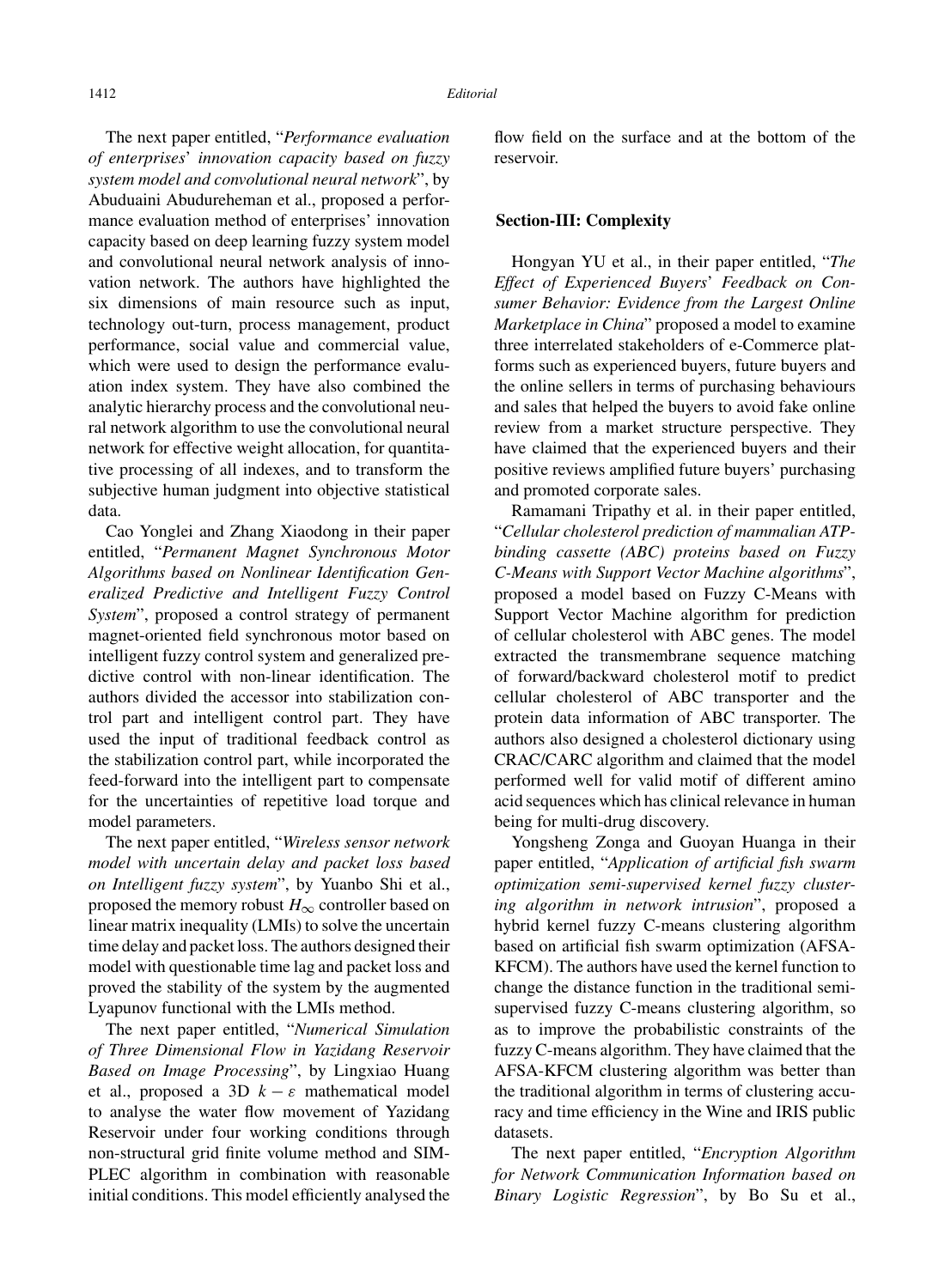proposed a network communication information encryption algorithm based on binary logistic regression. The authors claimed that the network communication information sequence was simulated through the model and the fusion tree was constructed. They have established four phases such as system initialization stage, data preparation stage, data fusion stage and data validation stage to encrypt the generated network sequence.

The next paper entitled, "*Decision Tree Classification Algorithm for Non-equilibrium Data Set based on Random Forests*" by Peng Wang and Ningchao Zhang, proposed a random forest-based decision tree classification algorithm for non-equilibrium data set. In their paper, the authors have used wavelet packet decomposition to denoise non-equilibrium data and combined SNM algorithm with RFID to remove redundant data from data sets. The authors claimed that their algorithm can handle the unbalanced data set for classification, solved the problem of mass information classification in modern society, and improved the level of information processing.

Haiyan Hu and Chang Su in their paper entitled, "*Modeling of Network Communication Instability based on K-means Algorithm*", proposed a model on network communication instability based on Kmeans algorithm to overcome the instability and complexity characteristics of network communication. The authors used the network efficiency function to quantify the network invulnerability as well as to find the most vulnerable nodes in the network, and strengthen them to achieve efficient control over network invulnerability.

The next paper entitled, "*Prediction of Traffic Flow with Small time granularity at intersection based on Probabilistic Network*" by Wenbin Xiao et al., proposed a prediction method for traffic flow with small time granularity at intersection based on probability network. The authors claimed that the method collected, analysed and processed the traffic data such as cross-section flow, section traffic flow velocity data, traffic density, road occupancy, section delay and steering ratio by using RFID technology. They have also used Bayesian probabilistic network and K-nearest neighbour method to predict the traffic.

The next paper entitled, "*Public service hot issue discovery with binary differential evolution algorithm based on fuzzy system theory*" by Liang Danqing et al., proposed a detection method based on geographic information flow anomaly to detect problems of nonspecific hot events. The authors have used fuzzy system theory and the *word vector semantic clus-* *tering* for features selection from social media data. The authors have claimed that their method gives the empirical rules for discovering hot events based on the change of information flow intensity.

The next paper entitled, "*Spatial-temporal dynamic simulation of anti-noise urban expansion based on fuzzy intelligent control system and GIS*" by Zhou Liangliang, proposed model based on FHWA model of the Federal Highway administration in combination with the geographic information system (GIS) and Fuzzy intelligent control system for the traffic noise in the urban road. The author claimed that the model is capable of analysing and calculating the traffic noise in urban areas and render the predicted results on the GIS map, and formed a traffic noise map, which visually display the pollution degree and distribution map of the traffic noise in urban areas.

Ma Chao et al. in their paper entitled, "*Intelligent Interaction design research based on block chain communication technology and fuzzy system*", proposed a multi-connection multi-factor communication tree algorithm MMWT based on communication weight. The authors have analysed the problem of block chain data transmission from three aspects such as improving the efficiency of data communication, ensuring the reliability of transmission, and improving the fairness of service as well as proposed different block chain data communication performance optimization strategies by considering the constraints of node communication capability, node trust, weight, priority of service request and other influencing factors.

Dai Lili et al. in their paper entitled, "*Public opinion analysis of complex network information of local similarity clustering based on intelligent fuzzy system*", proposed a model of network public opinion for the complex social network. They have used the modelling, simulation, empirical analysis, fuzzy systems and other research methods by considering the reasonable abstraction of the main behavioural characteristics, behavioural motives and network relations of network users to build the model as well as analysed the influential mechanism of the dynamic evolution of online public opinion network.

The next paper entitled, "*Forecast of export demand based on artificial neural network and fuzzy system theory*" by Jiang Bin and Xiong Tianli, proposed a prediction model by combining the neural network with the fuzzy system theory forecast the index system of foreign trade export based on the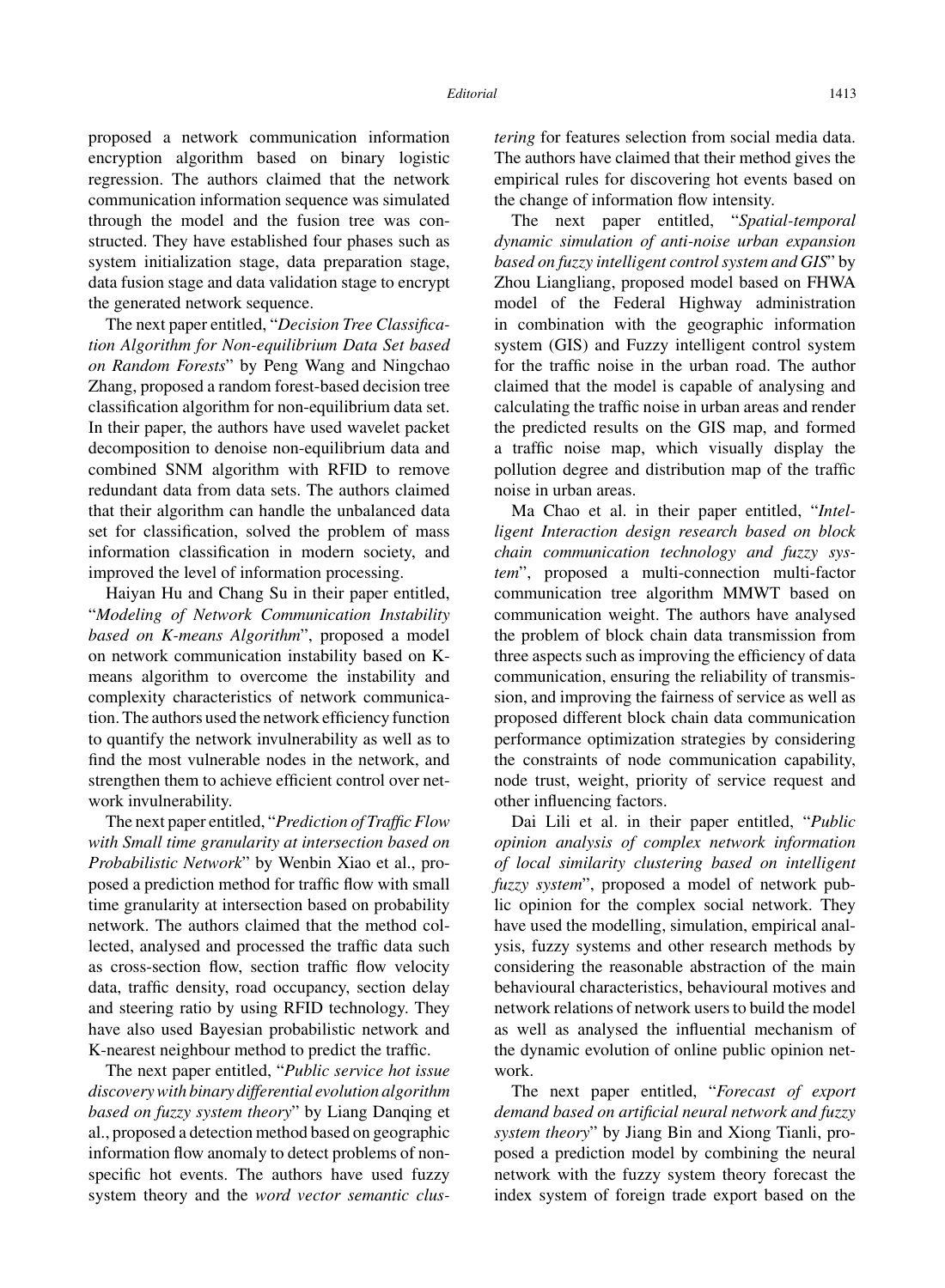analysis of the research results. The authors proposed the evolutionary morphological neural network (EMNN) model to address the issues of fuzziness, non-linearity and high dimensions and deals with modelling of export prediction.

He Chan and Yan Nai-He in their paper entitled, "*A pre-treatment method of wastewater based on artificial intelligence and fuzzy neural network system*", proposed a pre-treatment method of industrial saline wastewater based on Artificial Intelligence and fuzzy neural network analysis to improve the pre-treatment accuracy of industrial saline wastewater. The authors claimed that their proposed model can control the dissolve oxygen (DO) and nitrate nitrogen in saline sewage treatment plant, based on recursive fuzzy neural network.

The next paper entitled, "*Research and Analysis of Intelligent English Learning System Based on Improved Neural Network*" by Meng Yin, proposed an intelligent English learning system based on improved neural network by considering the factors of the intelligent English learning. The author used the wavelet neural network to correct the network parameters and affine transformation to design the connection between the wavelet transform and the network coefficients for the English learning system.

Zhang Haiyan et al. in their paper entitled, "*Application of SVGA Video Real-time Transmission Technology in Music Education Information Communication*", designed a model to use a 100-megabit wired network cable or wireless channel as a physical transmission medium to extend the HDMI interface in order to solve the problem of clarity and real-time in the video transmission of music education information. The authors used FPGA video image acquisition and processing system as the platform to realize, and simulate video acquisition, transformation, storage, display and transmission.

Jierong Wu and Baodi Chen in their paper entitled, "*English Vocabulary Online Teaching based on Machine Learning Recognition and Target Visual Detection*", proposed English vocabulary detection model based on convolutional neural network by combining English vocabulary recognition needs of online education to improve the English vocabulary recognition effect. The model has considered the overall feature of word such as directional, angular, loop, and additional stroke features of the word as the feature extraction principle and adopted the analysis and extraction of the joint segment feature.

The next paper entitled, "*Text Recognition and Classification of English Teaching Content Based* *on SVM*" by Huiyan Li, designed a text recognition model based on convolutional neural network to improve the future English teaching. The author has used Baidu's data set for training set and verification set to train various network structures and to verify the loss to determine the performance of the model.

Xianju Fei and Guozhong Tian in their paper entitled, "*Attendance Automatic Recognition and Learning Behavior of Web-based Course Attendance Based on Machine Learning Algorithms*", proposed a method based on ASM and GWT for precise location of 2D and 3D face feature points using two steps i.e. coarse positioning and precise positioning. The ASM algorithm was used to extract facial features, and Gabor-wavelet packet set and Gabor beamlet were used to set for auxiliary recognition, which improves the recognition rate.

The next paper entitled, "*Multimedia English Teaching Analysis Based on Deep Learning Speech Enhancement Algorithm and Robust Expression Positioning*" by Kelei Hao, proposed an intelligent network teaching system model based on deep learning speech enhancement and facial expression recognition to improve the efficiency of multimedia English teaching by considering the feature like lack of emotion in multimedia English education. The author has used emotional calculation as the theoretical basis and facial expression recognition as the core technology to judge and understand the emotional state by capturing and recognizing the facial expressions of online learners.

Leng Jing et al. in their paper entitled, "*Network Education Platform in Flipped Classroom Based on Improved Cloud Computing and Support Vector Machine*", designed a student state recognition model by combining Support Vector Machine with Cloud Computing platform to estimate the student's learning state at any given time. They claimed that their model can detect the student's line of sight change from their facial image obtained from the camera and can classify different line of sight changes from different eye movement patterns.

The next paper entitled, "*Innovation of English Teaching Model Based on Machine Learning Neural Network and Image Super Resolution*" by Fan Zhang, designed a classroom behaviour recognition system based on machine learning and image superresolution to predict the current English teaching status. The author has combined video technology and pattern recognition technology to simplify the process of data collection and analysis with high accuracy.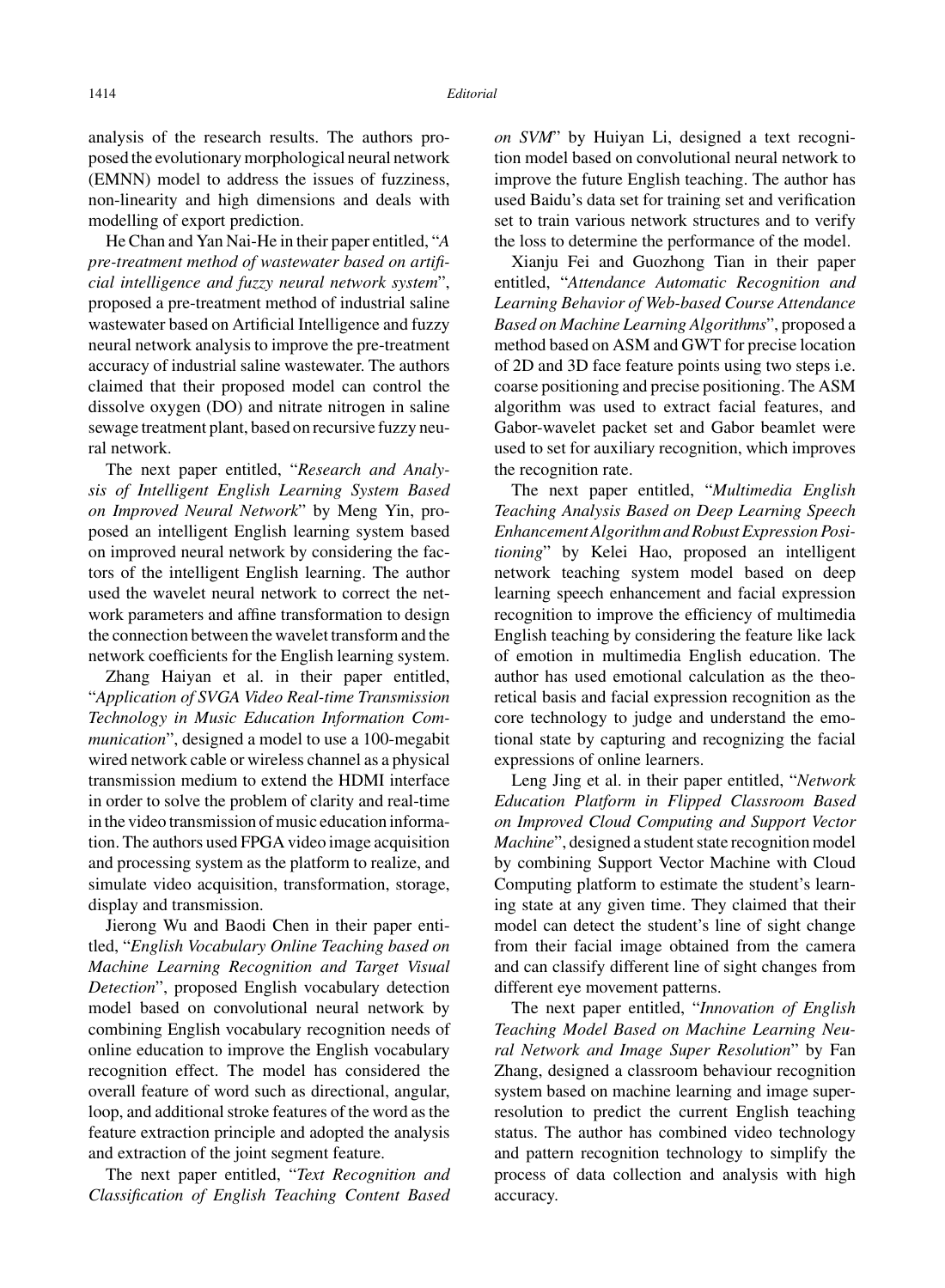The next paper entitled, "*Performance Appraisal of Business Administration Based on Artificial Intelligence and Convolutional Neural Network*" by Xin Gui, designed a sound performance appraisal system based on artificial intelligence with convolutional neural networks to improve business management performance as performance appraisal in business administration. The author claimed that the model focused on the customer dimension, the financial dimension and consistent with its goal of preventing risks and re-innovation.

The next paper entitled, "*Application of Machine Learning and Cloud Computing in Social Media Behavior Analysis*" by Na Yuan, proposed a microblog recommendation algorithm based on statistical features such as computational science, statistical physics, probability theory, optimization theory and communication and complex network to analyze the Weibo behaviour through machine learning and cloud computing technology. The author has claimed that the algorithm has simple structure and strong computing performance and performs feature data mining through cloud computing big data method, which was suitable for online mining microblog behaviour.

Xiaoxu Guan et al. in their paper entitled, "*Construction of Science and Technology Achievement Transfer and Transformation Platform Based on Deep Learning and Data Mining Technology*", designed a technology transfer platform through deep learning combined with data mining technology to eliminate the influence of adverse influence factors into productivity of enterprises. The authors also proposed countermeasures and suggestions for solving the problem of the transformation of scientific and technological achievements of enterprises.

The next paper entitled, "*Analysis of English Teaching Based on Convolutional Neural Network and Improved Random Forest Algorithm*", by Huifang Cao, proposed a static image human body behaviour recognition method based on Convolutional Neural Network and improved random forest by considering the similarities between different behaviour classes. The author has used word bag model-based classification method to identify the human body behaviour of static images under different image representation conditions, and analysed the background information of the image and the spatial distribution information of the image features for the recognition accuracy.

Nianli Xu and Fengying Liu in their paper entitled, "*Application of Image Content Feature Retrieval* *Based on Deep Learning in Sports Public Industry*", designed an effective detection algorithm based on deep learning to analyse the image content retrieval in the sports industry and to promote the application of image content retrieval in the sports industry. The authors claimed that the method can effectively reduce the size of the candidate set of query results without affecting the accuracy of the query.

The next paper entitled, "*Development of Computer Aided Classroom Teaching System Based on Machine Learning Prediction and Artificial Intelligence KNN Algorithm*", by Yu Quan, designed a model based on machine learning prediction and KNN algorithm for class room teaching. The author claimed that the model can collect video and images for student behaviour recognition, and can distinguish individual students from a group.

Pengpeng Li and Shuai Jiang in their paper entitled, "*Analysis of the Characteristics of English Part of Speech Based on Unsupervised Machine Learning and Image Recognition Model*", proposed an English character recognition method based on unsupervised machine learning and image recognition technique to identify multi-body rotating characters. The authors claimed that the model computed a covariance matrix from the multi-body rotation characters and constructs a feature subspace using a covariance matrix. This method utilized the principle of the periodic characteristics of the trajectory rotation on the feature space.

The next paper entitled, "*Analysis of Task Degree of English Learning Based on Deep Learning Framework and Image Target Recognition*", by Jing Yu, designed a shallow convolutional neural network based on the Tensor Flow architecture for identifying images and uses GPU training acceleration to solve the problem of time complexity of the large facial database. The author claimed that their method combined image recognition technology with Deep learning to analyse the learning task of English, and explored the method of recognizing the learning state of students.

Wentie WU and Shengchao XU in their paper entitled, "*Application of MapReduce Parallel Association Mining on IDS in Cloud Computing Environment*", designed an association rule mining algorithm based on MapReduce parallel computing framework to parallelize and to improve the mining of frequent item sets. In this paper the parallel apriori was designed to run on Intrusion-detection system (IDS) for an open source cloud computing framework in Hadoop cluster.